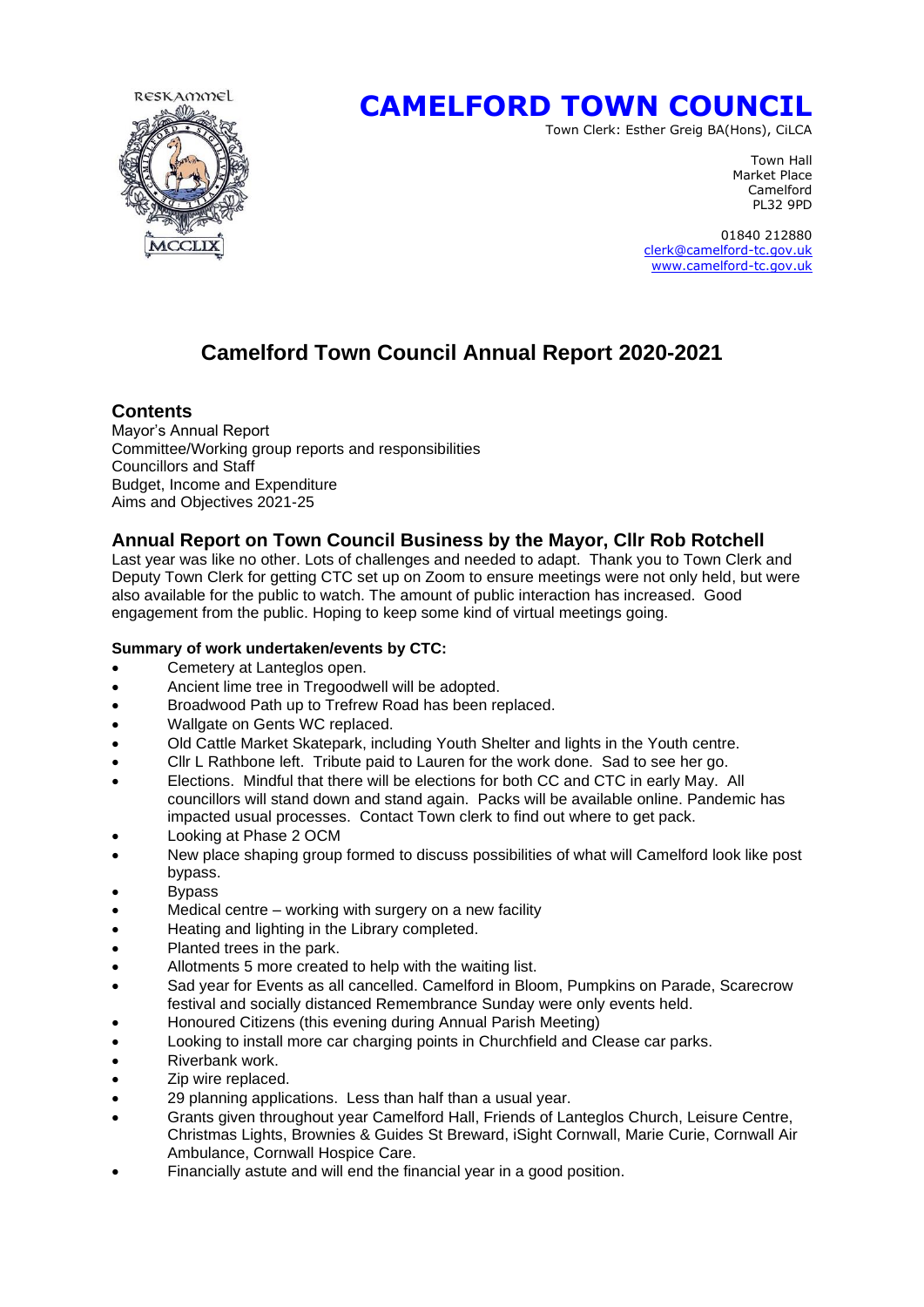### **Committees and Working Groups**

Councill has 5 committees and working group that discuss projects, town assets and services. These committees recommend actions to Full Council

#### **Estates and Properties Working Group**

Chair Cllr Steve Bond noted that During this time COVID was a major part of anything CTC did. Working groups were held remotely. We decided that we should accelerate the opening of the cemetery in case we were unfortunate enough to need it and not have enough space at Lanteglos. Our work on the rest of the town council's responsibility's continued as normally as we could. Thanks must go to the grounds staff for the work they did in challenging times. The river banks were a main point of discussion and it was decided moving forward that we would undertake a huge repair program all At once rather than doing bit by bit.

#### **Specific Functions**

To review and inspect all land and properties owned or administered by CTC, recommend remedial action, review maintenance tasks, to review scales of fees for services, leases and tenancy agreements, to plan and prepare for future requirements, to review tenders and quotations, to make recommendations to Full Council; including submitting budget requirements for consideration.

#### **Enfield Park**

To ensure that the park is a place for safe enjoyment of the environment and conserve natural habitat, encourage wildlife and increase biodiversity

#### **Cemetery**

Following the opening of the cemetery facility in April 2020; to recommend final structures and elements of design are finished and ensure maintenance procedures are in place.

#### **Orchard**

To increase the biodiversity, to encourage use of community asset

#### **Play Areas**

To review play provision in Camelford in line with our vision for all children and young people of Camelford, to have play provision and play space that is stimulating and exciting and allows children to encounter and learn about risk which helps them to build confidence, learn skills and develop resilience at their own pace.

#### **Allotments**

To provide allotment gardens for the community, and to consider long-term alternative sites as the opportunities arise.

#### **Camelford Hall**

To ensure that this community asset remains viable by having a representative on the Hall Committee **Mount Camel Heather Beds/Land at Valley Truckle** 

#### To plant and maintain these CC Highways properties

#### **Car Park**

To provide parking facilities that service Camelford's requirements

### **Staffing Committee**

#### **Specific Functions**

#### **Personnel and Staffing**

To draft and keep under review the staffing structure of the Council and make recommendations as appropriate, to keep under review staff work/life balance, working conditions and well-being, including the monitoring of absence, to keep under review all staff contracts of employment, terms and conditions and make recommendations to full council, to monitor the Council's employment policies and procedures in respect of changes to legislation and make recommendations to Council where appropriate, to review health and safety at work for all Council employees, to agree job descriptions, person criteria, advertising channels and interview dates for CTC vacancies, to shortlist from applications received, interview candidates for vacancies, and choose the most appropriate candidate **Performance**

To carry out staff appraisals, to make recommendations on personnel related expenditure to the Full Council, to identify training requirements through appraisal and agree staff training programmes. **Complaints**

#### To receive and consider any complaints made under the Council's Grievance and Disciplinary Procedure, to investigate and, where appropriate, hear complaints made under the Council's Grievance and Disciplinary Procedure and take whatever action necessary.

#### **Finance Working Group**

Chair Cllr Mike Coombes noted that the Working Group meet quarterly unless any unforeseen events arise to deal with. 5 members of council make up working group, one of which is elected chairman each civic year. The past 18 months has been a bit different as we have met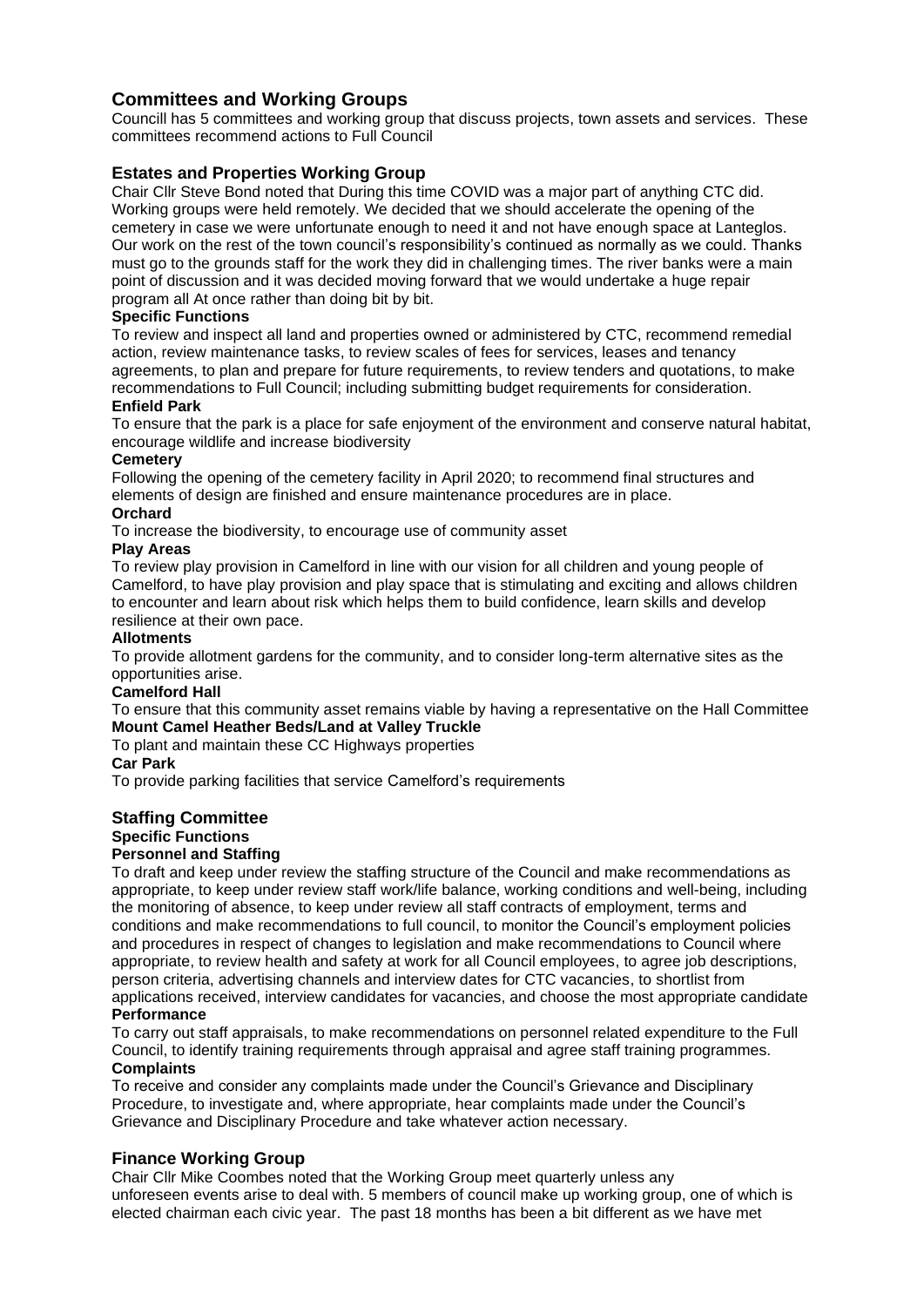on Zoom but I reckon that we have performed our work as a group very well.

#### **Specific Functions**

#### **Internal Audit**

To ensure internal control checks are undertaken. 2 Councillors per quarter to review, to review financial regulations annually, to review transparency code requirements annually, to ensure audit procedure is adequate, to review and action internal and external auditor reports, to ensure insurance policy is adequate, one member of Working Group to check monthly bank reconciliations, to agree cemetery fees

#### **Performance**

To review expenditure to budget quarterly, to ensure projects run to budget, to ensure grant conditions are met, to review investment returns.

#### **Financial strategy**

To decide on value of reserves annually, to decide on investment strategy, to plan funding of Council projects, to recommend precept following thorough annual budgeting process, to review risk strategy annually and recommend changes to insurance cover

#### **Events Working Group**

Chair Cllr Ackroyd-Johnson noted that during April 2020 to April 2021 the Events group were very restricted in what they could do and were holding their meetings online via Zoom.

- The events that CTC were able to hold were:
- . Camelford in Bloom
- . Launched our first Scarecrow Competition including the Scarecrow Trail and Pictures
- . Community Litter Picks
- . Pumpkins on Parade
- . Annual 'lockdown virtual' Christmas lights switch on
- Although 2020-2021 was limited, we have big plans for 2021-2022 watch this space!

#### **Specific Functions**

To organise activities on behalf of CTC, to ensure CTC is compliant with Cornwall Council's policies and procedures in regard to safeguarding, risk assessments, health and safety and other policy as recommended by Cornwall Council. To seek grants to enhance the activities on offer, to review and plan future/other events to enhance the annual calendar, to work within the budget allocated by the Council.

#### **Strategic and Economic Development Specific Functions**

To create a strategic plan, to engage in public consultations, to work in partnership with outside organisations, to review key service and transport provision, to encourage economic regeneration, to consider tourist information and the marketing of Camelford as a destination.

#### **Strategic Plan**

To suggest projects, to produce recommendations for full Council, to research grant funding for projects, to research best practice for projects, to produce cost and benefit analysis for projects, to facilitate the successful completion of projects.

### **Councillors 2020-21**

| Cllr R Rotchell:<br>Mayor<br>Chair Staffing, Strategic WGs | 2 Green Meadows, Camelford, PL32 9UD<br>Tel: 01840 214528/07828980157<br>Email: rob.rotchell@camelford-tc.gov.uk |
|------------------------------------------------------------|------------------------------------------------------------------------------------------------------------------|
| Cllr S Bond:<br>Chair Estates & Properties WG              | 19 Highfield Road, Camelford, Cornwall PL32 9QZ<br>Tel: 07846 807913<br>Email: Stephen.bond@camelford-tc.gov.uk  |
| Cllr A Ackroyd-Johnson<br><b>Chair Events WG</b>           | Oceanside, Trevillet, Tintagel PL34 0HL<br>Tel: 07428747421<br>Email: ayla.ackroyd-johnson@camelford-tc.gov.uk   |
| Cllr A Burgis:                                             | 6 Fore Street, Camelford, PL32 9PG<br>Tel: 07545098212<br>Email: alan.burgis@camelford-tc.gov.uk                 |
| Cllr M Coombes:<br>Clair Finance WG                        | Higher Trefrew Farm, Willow Garth, PL32 9XQ<br>Tel: 07989869278<br>Email: mike.coombes@camelford-tc.gov.uk       |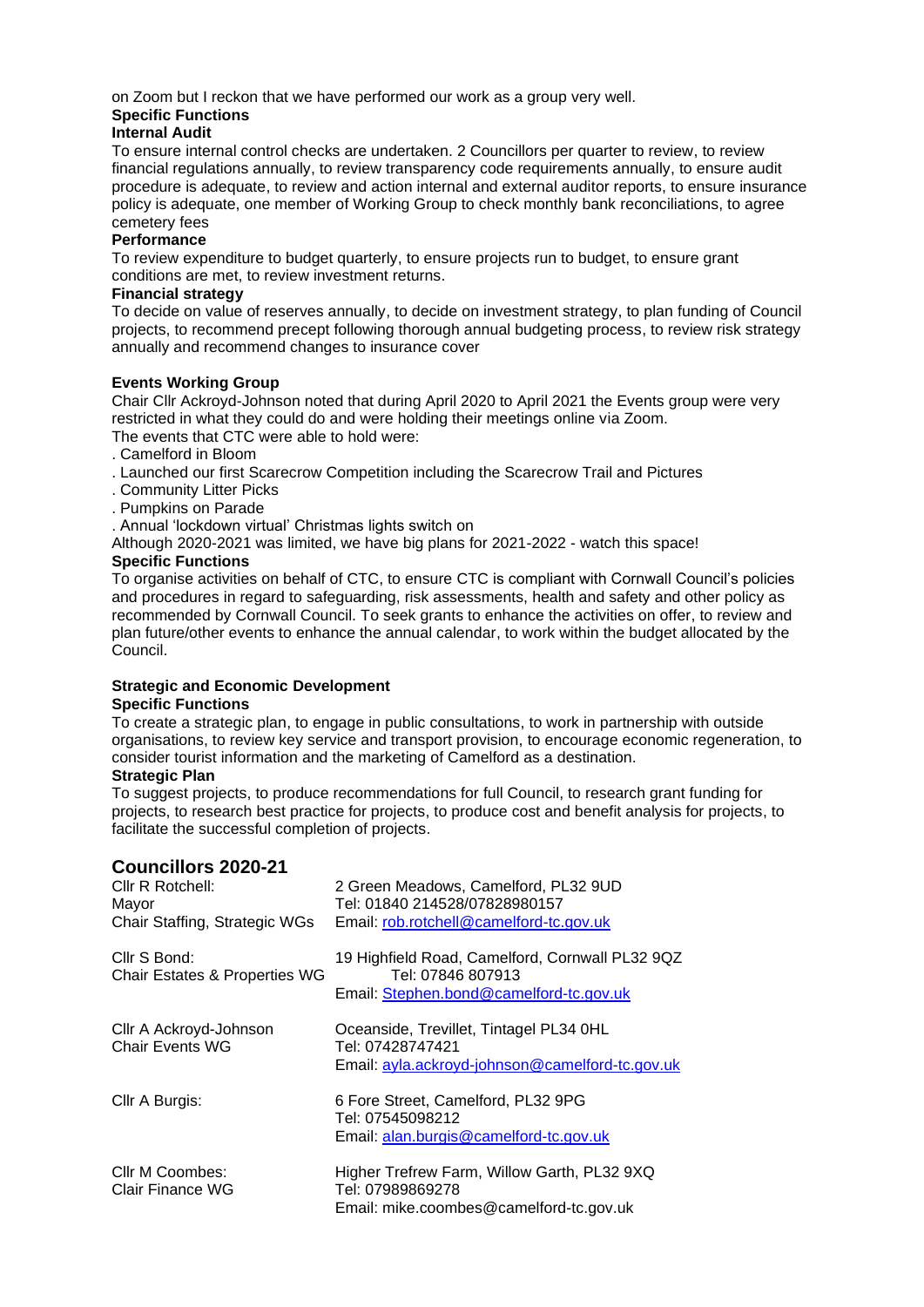| Cllr S Elford:               | Hillandale, College Road, Camelford PL32 9TL<br>Tel: 01840 213337/07719 858043<br>Email: sue.elford@camelford-tc.gov.uk |
|------------------------------|-------------------------------------------------------------------------------------------------------------------------|
| Cllr E Grigg:                | 29 High Street, Camelford, Cornwall, PL32 9PQ<br>Tel: 07535400968<br>Email: emma.grigg@camelford-tc.gov.uk              |
| Cllr C Hewlett:              | 23 Bowood Park, Camelford PL32 9RF<br>Tel: 01840 213232<br>Email: Claire.hewlett@camelford-tc.gov.uk                    |
| Cllr A Scawn:                | 3 Trevia Park Terrace, Camelford PL32 9RB<br>Tel: 07884 484706<br>Email: aaron.scawn@camelford-tc.gov.uk                |
| Cllr A Shaw:<br>Deputy Mayor | 7 High Street Camelford PL32 9PQ<br>Tel: 01840 213730<br>Email: andy.shaw@camelford-tc.gov.uk                           |

**County Councillor:** Cllr Rob Rotchell

#### **Attendance – full council meetings May 2020 – April 2021**

|                      | Attended | Meetings<br>held | % attended |
|----------------------|----------|------------------|------------|
| Cllr Ackroyd-Johnson | 11       | 22               | 50.00%     |
| <b>Cllr Burgis</b>   | 21       | 22               | 95.45%     |
| Cllr Bond            | 21       | 22               | 95.45%     |
| <b>Cllr Coombes</b>  | 22       | 22               | 100.00%    |
| <b>Cllr Elford</b>   | 17       | 22               | 77.27%     |
| Cllr Grigg           | 13       | 22               | 59.09%     |
| <b>Cllr Hewlett</b>  | 19       | 22               | 86.36%     |
| <b>Cllr Rathbone</b> | 3        | 6                | 50.00%     |
| <b>Cllr Rotchell</b> | 22       | 22               | 100.00%    |
| <b>Cllr Scawn</b>    | 19       | 22               | 86.36%     |
| <b>Cllr Shaw</b>     | 21       | 22               | 95.45%     |

# **CTC Staff**

Deputy Clerk: and a Lash Amanda Lash Maintenance and Grounds Manager: John Gilbert Senior Librarian and Administrator: Bronwen Hockerday Groundsperson: Rob Botten<br>
Saturday Librarian: Saturday Librarian: Jessica Marsh Saturday Librarian:<br>Cleaner:

Esther Greig<br>Amanda Lash Helen Parkyn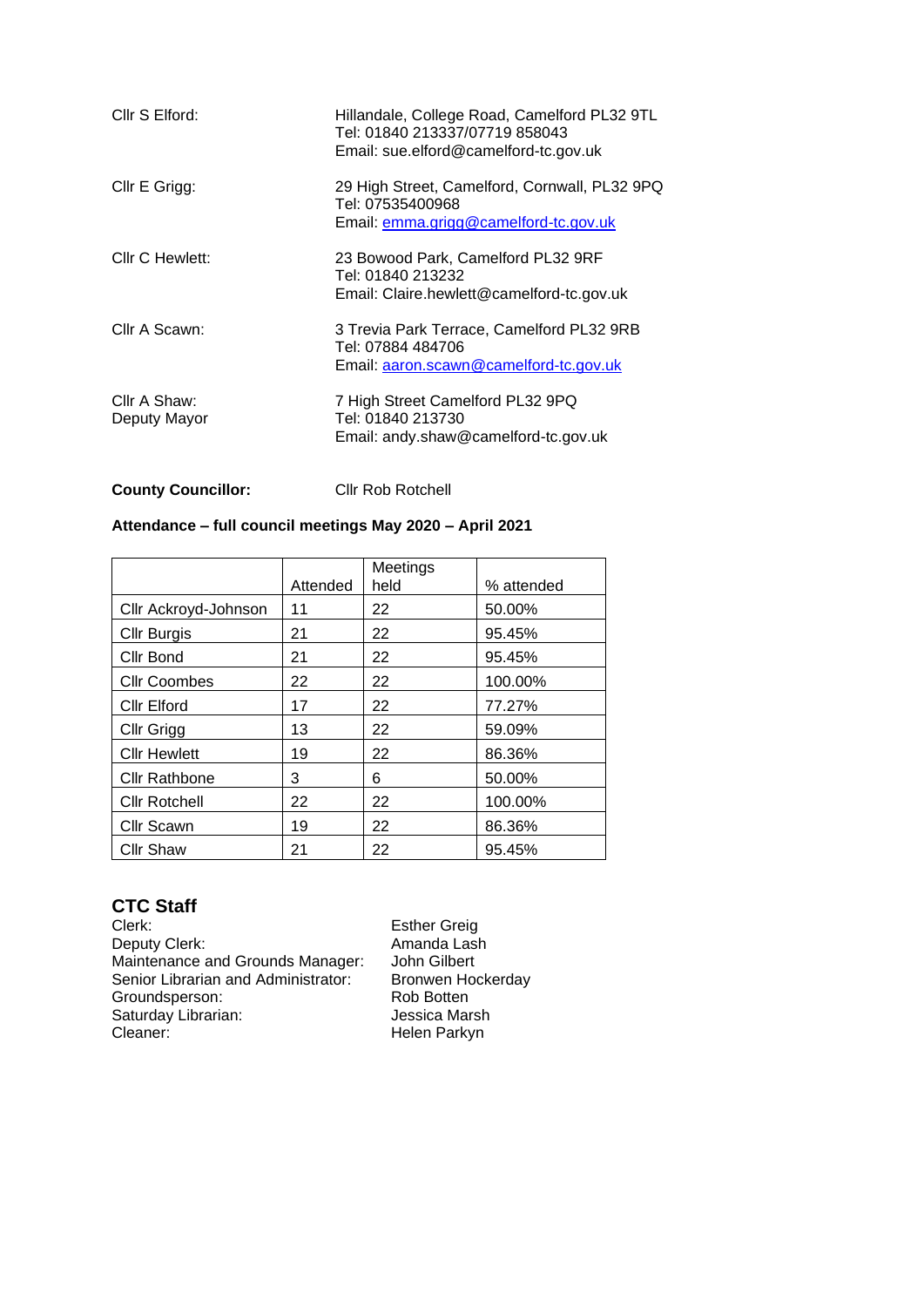# **Budget, income and expenditure information**

|                                     | 19-20         |               | $20 - 21$     | $21 - 22$     |
|-------------------------------------|---------------|---------------|---------------|---------------|
| <b>Income</b>                       |               |               |               |               |
|                                     | <b>Actual</b> | <b>Budget</b> | <b>Actual</b> | <b>Budget</b> |
| Precept                             | 237214        | 260197        | 260197        | 262831        |
| <b>Council Tax Support Grant</b>    | 13532         | 11792         | 11792         | 10830         |
| <b>Grants and Donations</b>         | 36725         | 1450          | 11330         | $\mathbf{0}$  |
| Income - Car Park                   | 6493          | 6500          | 3808          | 6500          |
| Footpath Grant                      | 686           | 686           | 700           | 719           |
| <b>Allotment Rent</b>               | 1253          | 1000          | 1299          | 1250          |
| Other Income                        | 3731          | 0             | 1277          | $\mathbf{0}$  |
| <b>OCM Phase 2 Grants</b>           |               | 0             | 0             | 5000          |
| Interest - Bank                     | 3760          | 3500          | 3609          | 3000          |
| <b>Total Income</b>                 | 303394        | 285125        | 294012        | 290130        |
| <b>Expenditure</b>                  |               |               |               |               |
| <b>Accommodation</b>                |               |               |               |               |
| <b>Office Rent</b>                  | 5657          | 5900          | 5778          | 5950          |
| <b>Rates and Utilities</b>          | 3142          | 3250          | 3194          | 3350          |
| <b>Building Operations</b>          | 7181          | 4300          | 3837          | 4000          |
| Lift                                | 1143          | 5000          | 1201          | 3000          |
| <b>Building Modifications</b>       |               | 6500          | 3227          | $\mathbf 0$   |
|                                     |               |               |               |               |
| Administration                      |               |               |               |               |
| <b>Salaries</b>                     | 133291        | 139500        | 136918        | 153000        |
| <b>Staff Mileage</b>                | 558           | 900           | 0             | 500           |
| <b>Councillor Mileage</b>           | 347           | 300           | 0             | 300           |
| Training                            | 2020          | 3000          | 1200          | 2000          |
| <b>Mayors Allowance</b>             | 334           | 650           | 555           | 650           |
| <b>Bank Charges</b>                 | 167           | 200           | 112           | 200           |
| Audit                               | 2269          | 2350          | 2157          | 1650          |
| Insurance                           | 2203          | 2300          | 2329          | 2600          |
| <b>Office Supplies</b>              | 2014          | 1500          | 875           | 2000          |
| Telephone/Broadband                 | 562           | 700           | 750           | 800           |
| Legal Expenses                      | 0             | 2000          | 3182          | 2000          |
| IT and Support                      | 1201          | 2000          | 2179          | 3250          |
| <b>CTC Website</b>                  |               |               |               | 750           |
| COVID-19                            | $\mathbf 0$   | 4000          | 4753          | $\mathbf{0}$  |
| Subscriptions                       | 1258          | 1200          | 1191          | 1455          |
| Elections                           | 3916          | 0             | 0             | 2750          |
|                                     |               |               |               |               |
| <b>Car Parks</b>                    |               |               |               |               |
| Churchfield Car Park Maintenance    | 12328         | 11100         | 3303          | 9750          |
| Clease Car Park Maintenance & rates |               |               |               | 9500          |
| PWLB Loan Repayment - Car Park      | 9725          | 9725          | 9725          | 9725          |
| <b>Churchfield Car Park Rates</b>   | 4350          | 4500          | 4441          | 4650          |
|                                     |               |               |               |               |
| <b>Community</b>                    |               |               |               |               |
| Events                              | 7303          | 7,250         | 104           | 7250          |
| <b>Christmas Lights</b>             | 3000          | 4,000         | 3953          | 4000          |
| Defibrillator                       | 320           | 350           | 320           | 350           |
| Fireworks                           | 1574          | 2,200         | 0             | 2200          |
| Leisure Centre Grant                |               |               |               | 3000          |
| <b>GPC Grants</b>                   | 6150          | 8,150         | 8150          | 3150          |